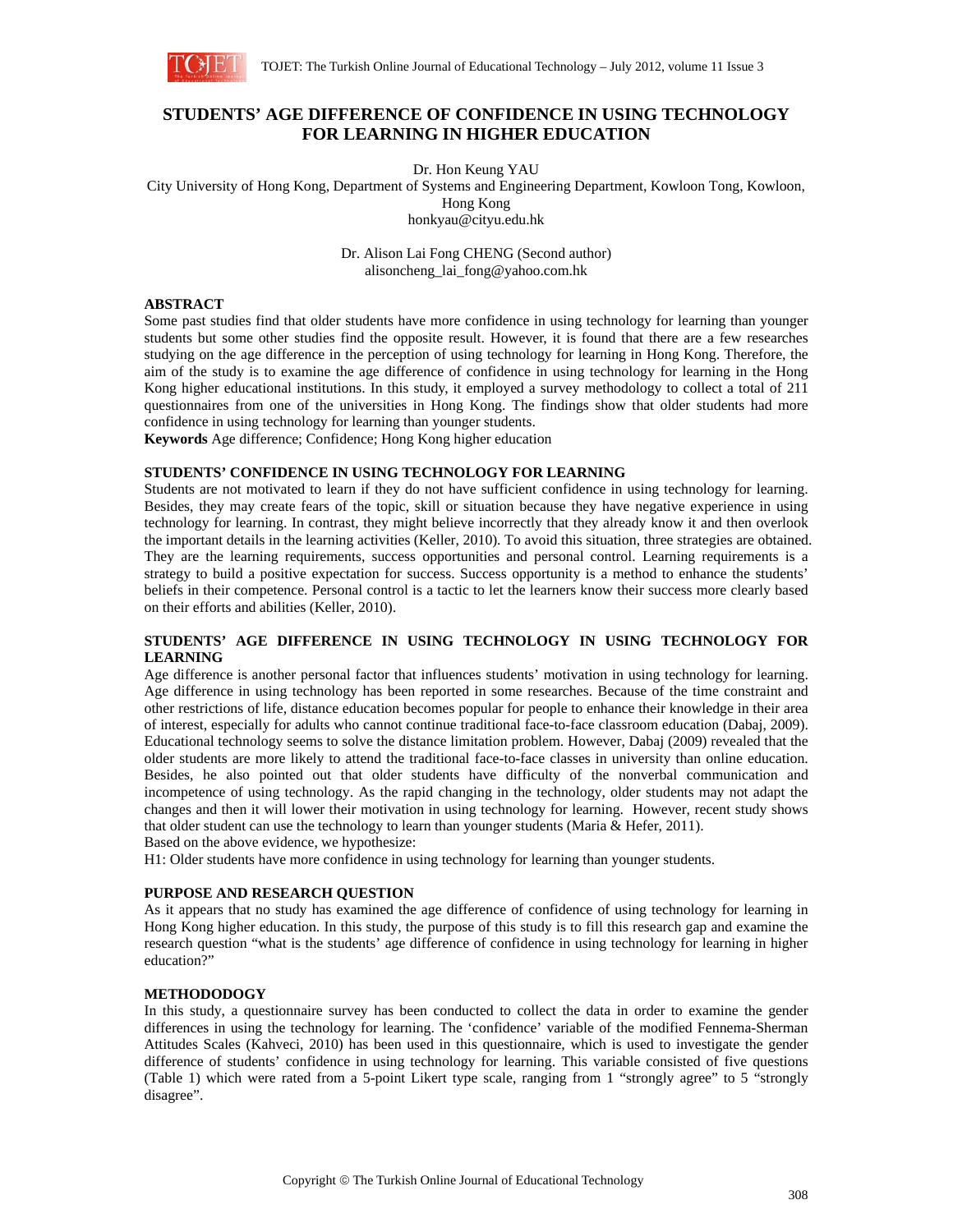

| <b>Ouestion</b> | <b>Items</b>                                                       | <b>Factor loading</b> |
|-----------------|--------------------------------------------------------------------|-----------------------|
|                 | I am sure I can do advanced work in technology.                    | 0.712                 |
|                 | I am sure I can use technology.                                    | 0.516                 |
|                 | I think I could handle more difficult technology problems.         | 0.711                 |
|                 | I can get good grades in the courses related to technology.        | 0.726                 |
|                 | I have a lot of confidence when it comes to the use of technology. | 0.774                 |

|  | Table $1$ – Items of question aire |  |  |
|--|------------------------------------|--|--|
|--|------------------------------------|--|--|

After the questionnaire was finalized, the pilot study was carried out before distributing questionnaires to a large number of people. We had to test the questionnaire and made sure that it works as intended. Piloting questionnaire allows us to judge whether the chosen questions are effective to collect the information. In addition, any problems with the questions can be identified by the pilot study (Lowe 2006). For example, piloting helps to rephrase the wordings of the questions, the order of the questions and the reduction of the non-response rates (Oppenheim 1992). Thus, pilot study is an essential part of the research.

During the pilot study, twelve questionnaires were then distributed to my classmates. They were asked to complete the questionnaires without any explanation in order to find out whether they understood the questions. Then, they were asked to give feedback individually. It was found that some of the questions were similar and difficult to understand. So, the similar items have been removed and some questions were rephrased so that the questions were easier to understand. After the questionnaire was modified, ten questionnaires were distributed to other students. It was found that they understood the content of the questionnaire and they thought the length of the questionnaire was appropriate.

After the pilot study, the questionnaires were distributed to the students. The target group of this study was from the year 1 to year 3 university students in a Hong Kong local university. They have all experienced with the educational technology in the course or in high school. So, the information about the students' motivation in using technology for learning can be collected for this target group.

Then we distributed the questionnaire to this target group via email or during the lecture. Finally a large number of questionnaires were collected.

In total, 350 questionnaires were distributed and 211 copies were returned. Thus, the response rate was: = collected samples / total numbers of questionnaires distributed

 $= 211/350 \times 100\%$ 

 $= 60.29\%$ 

All the returned questionnaires were useful since the data was relevant and the questionnaires were fully completed.

Prior to bivariate analysis and ANOVA analysis, data was examined to ensure that it was amenable to the use of these techniques. This involved examining the responses to each question for invalid responses and missing values. Then reliability analysis including Cronbach alpha, were used to test the reliability of the variable. The Cronbach alpha value of confidence was 0.886. Normally, the alpha value should be greater than 0.7 for well established measures (Nunnally, 1978). As no alpha value in this survey study was less than 0.7, the results were considered to be consistent and reliable.

In addition to Cronbach alpha, a factor loading of the variable was obtained. Factor loadings less than 0.3 were omitted as it is accepted that only factor loadings on the attributes greater than 0.3 were suitable for interpretation (Comrey, 1973). Since the factor loadings for the 5 items of confidence ranged from 0.516 and 0.726 (Table 1), all 5 items were retained.

## **RESULTS**

211 students returned the questionnaire. Table 2 shows that demographic statistics of respondents. Of the questionnaire returned, 51.7% were completed by males and 48.3% were completed by females. 35.1% of respondents were under age 21, 58.3% of respondents ranged between 21 and 25, 4.7% of respondents ranged between 26 and 30, 1.9% of respondents ranged between 31 and 35. 28.4% of respondents were year 1 students, 35.5% were year 2 students and 36% were year 3 students. In addition, 85.8% were full time students, 13.3% were part time students and 0.9% were exchange students.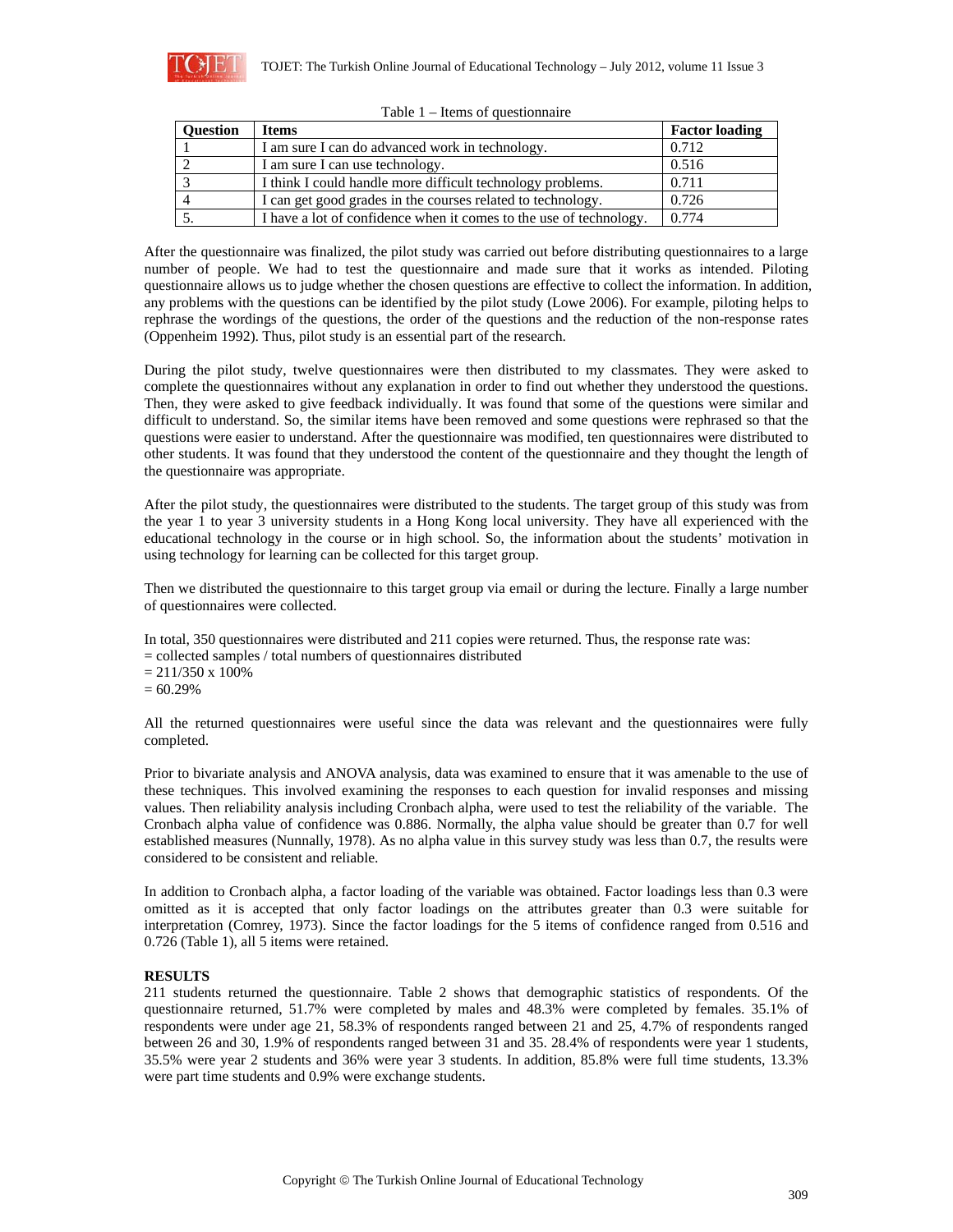| <b>Personal Details</b> | No. of respondents | Percentage of       |  |  |
|-------------------------|--------------------|---------------------|--|--|
|                         |                    | respondents $(\% )$ |  |  |
|                         |                    |                     |  |  |
| Gender                  |                    |                     |  |  |
| Male                    | 109                | 51.7                |  |  |
| Female                  | 102                | 48.3                |  |  |
| Age                     |                    |                     |  |  |
| < 21                    | 74                 | 35.1                |  |  |
| $21 - 25$               | 123                | 58.3                |  |  |
| 26-30                   | 10                 | 4.7                 |  |  |
| 31-35                   | 4                  | 1.9                 |  |  |
| <b>Year of Study</b>    |                    |                     |  |  |
| Year 1                  | 60                 | 28.4                |  |  |
| Year 2                  | 75                 | 35.5                |  |  |
| Year 3                  | 76                 | 36.0                |  |  |
| Mode of study           |                    |                     |  |  |
| Full time               | 181                | 85.8                |  |  |
| Part time               | 28                 | 13.3                |  |  |
| Exchange                | 0.9<br>2           |                     |  |  |

Table 2 - Statistics of the personal data of respondents

Age difference was another personal characteristic in examining the use of technology for learning. In this study, age were divided into four groups aged <21, 21-25, 26-30 and 31-35. The means and standard deviation of four groups were found and shown in Table 3. One way ANOVA was then used for testing the differences between the means of four age groups.

The mean values for four age groups are showed in Table 3. The mean value with aged < 21 was 3.09, aged between 21 and 25 was 2.82, aged between 26 and 30 was 1.72 and aged between 31 and 35 was 1.70. Thus, older students were more confidence than younger student in using technology for learning. This finding was supported by Maria & Hefer (2011).

| Age Group |     |        |                   |            | 95% Confidence<br><b>Interval for Mean</b> |                |         |         |
|-----------|-----|--------|-------------------|------------|--------------------------------------------|----------------|---------|---------|
|           | N   | Mean   | Std.<br>Deviation | Std. Error | Lower<br>Bound                             | Upper<br>Bound | Minimum | Maximum |
| < 21      | 74  | 3.0865 | .86647            | .10073     | 2.8857                                     | 3.2872         | 1.00    | 5.00    |
| $21 - 25$ | 123 | 2.8244 | .78619            | .07089     | 2.6841                                     | 2.9647         | 1.00    | 4.80    |
| 26-30     | 10  | 1.7200 | .41312            | .13064     | 1.4245                                     | 2.0155         | 1.20    | 2.60    |
| 31-35     | 14  | 1.7000 | .34641            | .17321     | 1.3488                                     | 2.2512         | 1.30    | 2.20    |

Table 3 – Means and standard deviation of difference age groups

In addition, the ANOVA test indicated that there was significant difference among four groups ( $F= 10.757$ , p < 0.001).

Based on the survey result, the hypothesis H1 was supported.

## **DISCUSSION**

The survey results showed that older students had more confidence in using technology for learning than younger students and the hypothesis H1 was accepted. This finding was not consistent with Dabaj (2009) and Sue & Robert (2006). However, the finding was supported by Maria & Hefer (2011). They found that part-time undergraduates had more confidence than full-time students in using technology for learning. In this study, most of the older students studied in part-time study mode while the younger students studied in full time mode. Firstly, older students might use technology frequently in their working environment and they adapted different new technologies for the job requirements. Therefore, the older students could build up their confidence in using different technology though their work. For the younger student, they have less opportunity to use the technology in the learning environment and they were encourage to access different software or other course related technology in school only. Therefore, they have less practice in using the new technology. As a result, they had less confidence in using technology for learning.